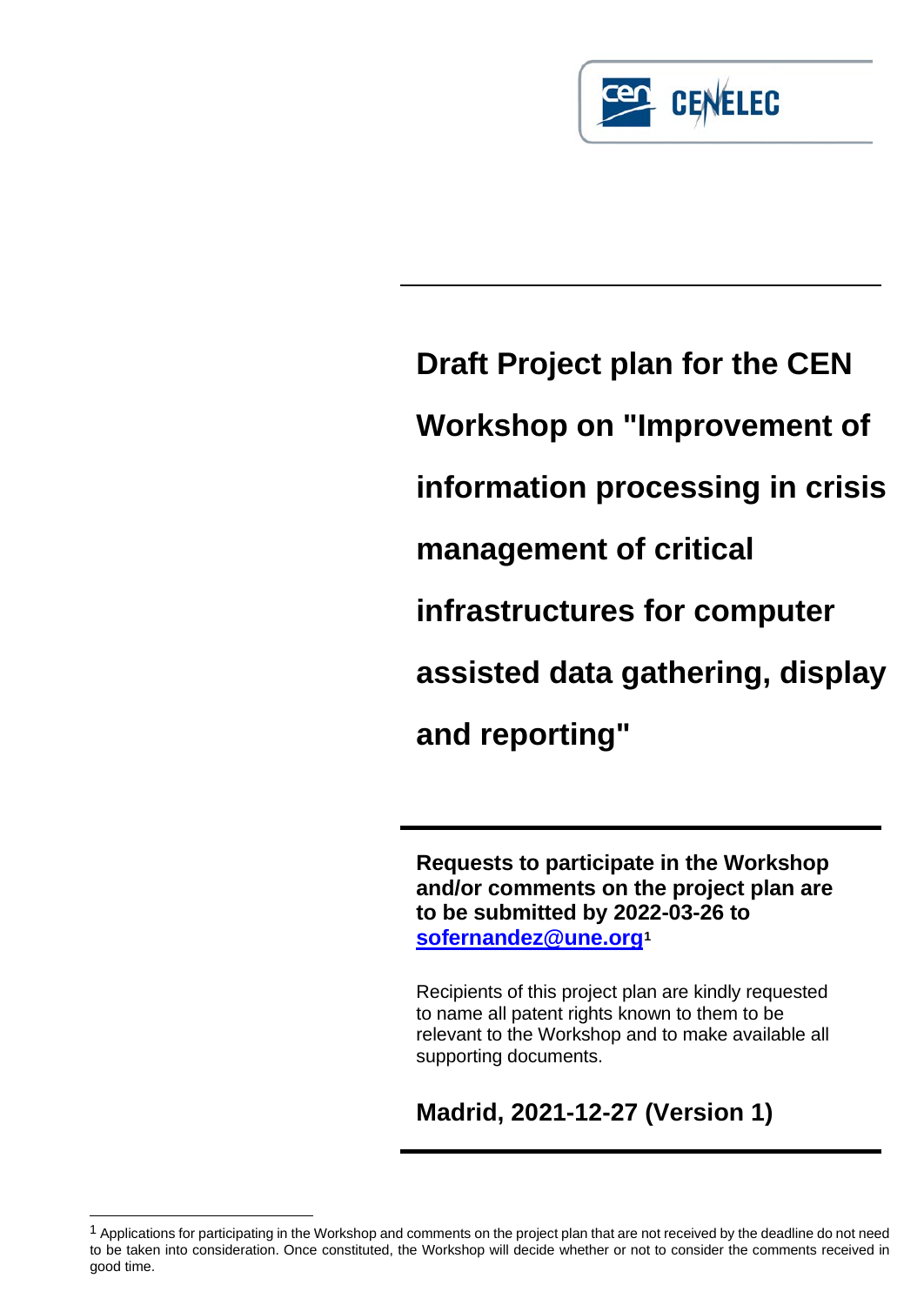# **Contents**

| 1                                            |  |
|----------------------------------------------|--|
| $\overline{2}$<br>2.1<br>2.2<br>2.3          |  |
| $\overline{\mathbf{3}}$<br>3.1<br>3.2<br>3.3 |  |
| $\overline{\mathbf{4}}$<br>4.1<br>4.2        |  |
| 5                                            |  |
| 6<br>6.1<br>6.2<br>6.3                       |  |
| $\overline{7}$                               |  |
| 8                                            |  |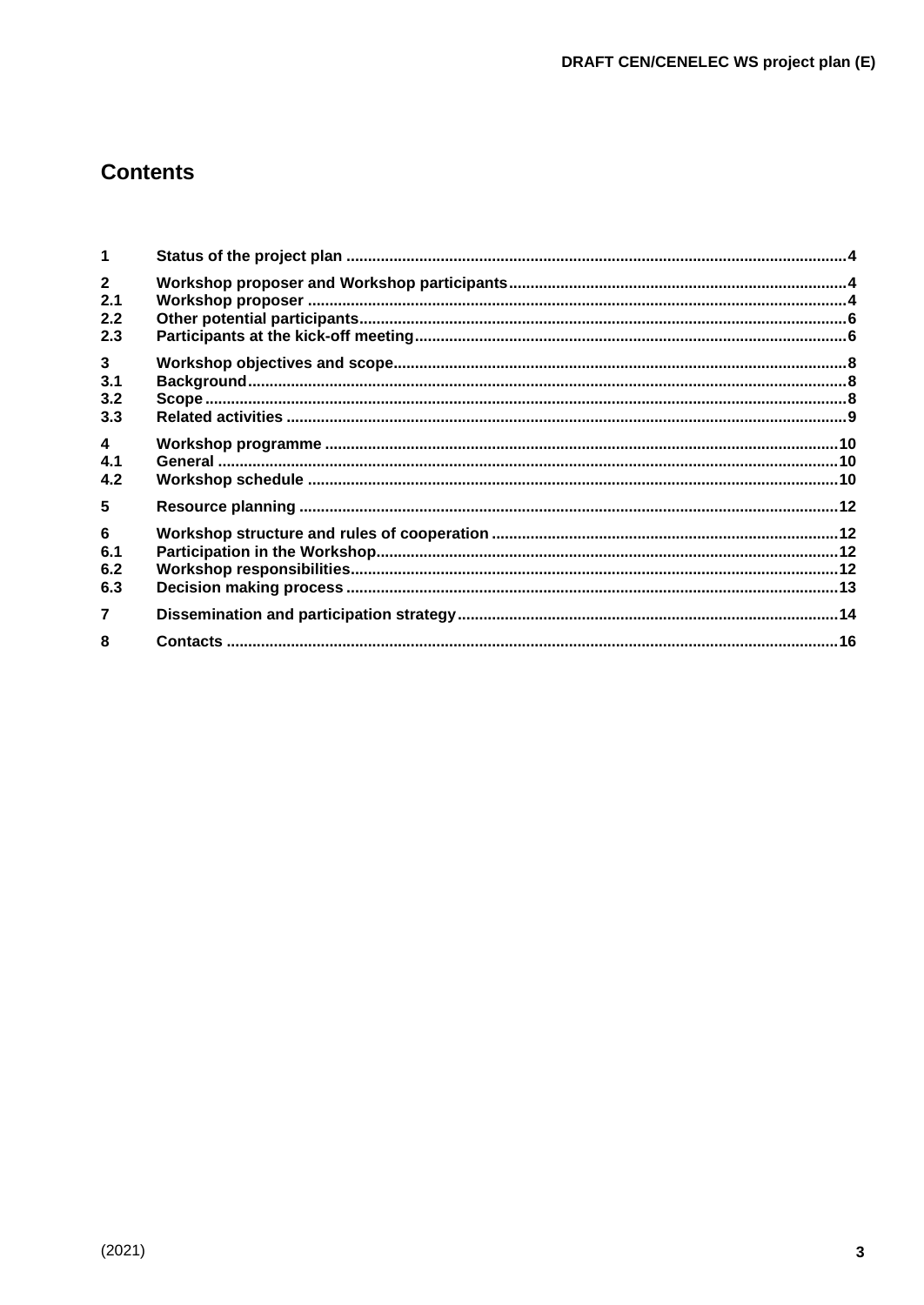# **Summary**

There are many gaps in standardization for crisis management, and more specifically for critical infrastructures (CI). This workshop deals with three of the gaps identified in this field, which are:

- 1. Semantic Layer Definition for electronic data provision
- 2. Evaluation of the suitability of existing standards for crisis management in CIs
- 3. Incident situational reporting for Critical Infrastructures

CWA 17356 '*Interoperability of security systems for the surveillance of widezones'* from project ZONESEC already provided an initial study on data interoperability and operational needs that can be reused for gaps 1) and 2) and for that reason the workshop will produce a CWA that will complement CWA 17356. As such, that new CWA will be focused on Semantic layer definition and suitability of OASIS EDXL-CAP + OASIS EDXL-SitRep standards for crisis management in Critical Infrastructures.

Also, in the framework of this CEN workshop another CWA will be produced aiming to close gap 3) mentioned above. Currently, no formal standard exists on the minimum information that must be exchanged, in the case of an incident to a Critical Infrastructure, from the critical infrastructure to a command and control centre or to another Critical interconnected Infrastructure. The most relevant type of information that is standardized is the EDXL-SitRep standard. This CWA will focus on the content that has to be exchanged and examples of information forms will also be provided as templates.

The two (draft) CWAs will be evaluated through Table Top Exercises (TTXs) and a Full Scale Exercise (FSX) that will be carried out during the period of discussions of the workshop in the [STRATEGY](https://strategy-project.eu/) Project, from the European Union's Horizon 2020 Research and Innovation Programme under Grant Agreement No. 883520.

# <span id="page-2-0"></span>**1 Status of the project plan**

**Draft project plan** for public commenting (Version 1.0).

This draft project plan is intended to inform the public of a new Workshop. Any interested party can take part in this Workshop and/or comment on this draft project plan. Please send any requests to participate or comments by e-mail to [sofernandez@une.org.](mailto:sofernandez@une.org)

All those who have applied for participation or have commented on the project plan by the deadline will be invited to the kick-off meeting of the Workshop on 2022-04-06.

## <span id="page-2-1"></span>**2 Workshop proposer and Workshop participants**

#### <span id="page-2-2"></span>**2.1 Workshop proposer**

The CEN Workshop is proposed by [STRATEGY](https://strategy-project.eu/) Project (*Facilitating EU pre-standardization process through streamlining and validating interoperability in systems and procedures involved in the crisis management cycle*) Project consortium. This project has received funding from the European Union's Horizon 2020 Research and Innovation Programme under Grant Agreement No. 883520.

The proposers of the CEN Workshop are specifically ATOS and KEMEA, which are respectively proposers for CWA 1 and CWA 2 with the objectives and scopes explained in clause 3.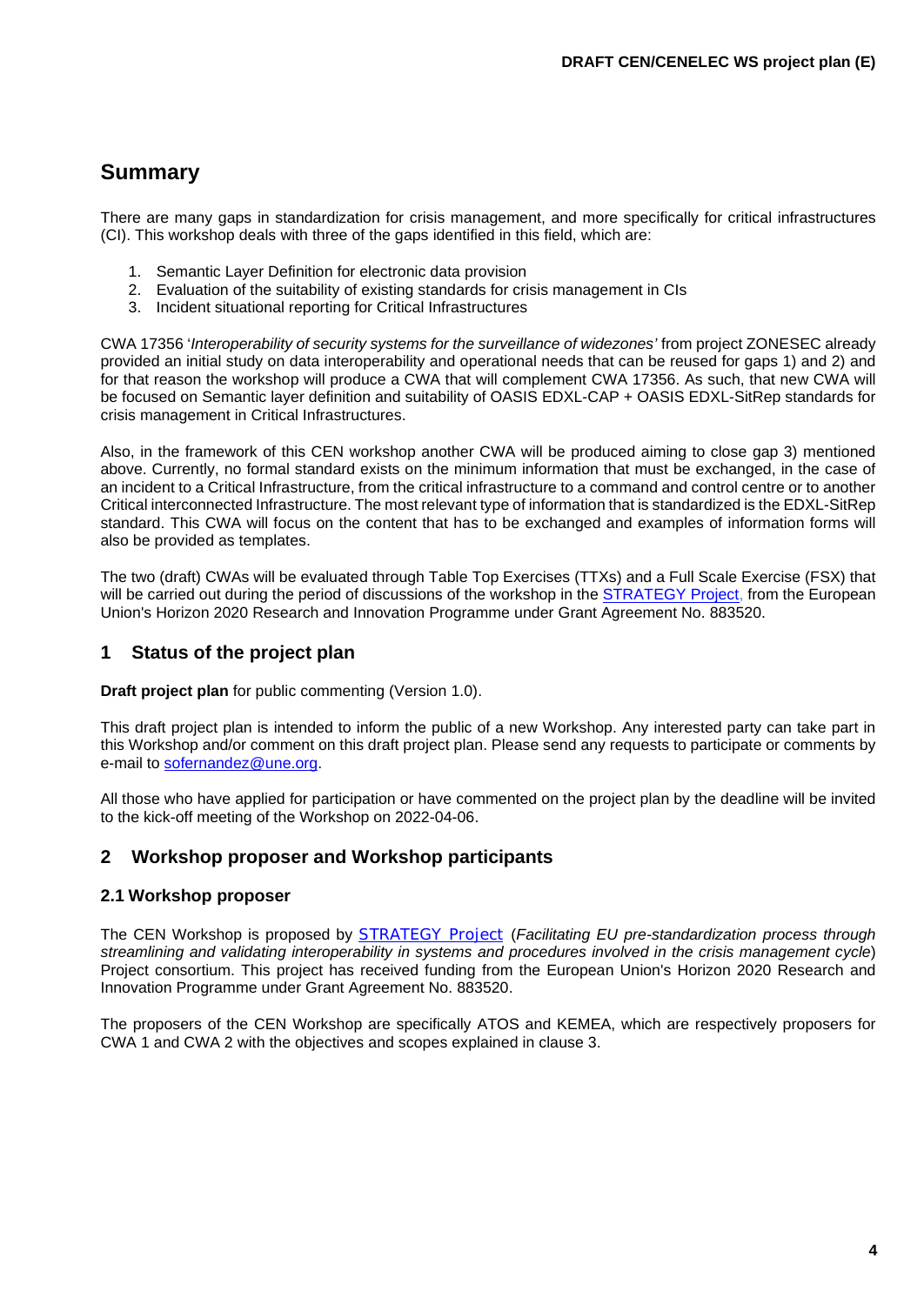| Person or organisation                                                                                                                                                                                                                        | Short description and interest in the subject                                                                                                                                                                                                                                                                                                                                                                                                                                                                                                                                                                                                                                                                                                                                                                                                                                                                                 |
|-----------------------------------------------------------------------------------------------------------------------------------------------------------------------------------------------------------------------------------------------|-------------------------------------------------------------------------------------------------------------------------------------------------------------------------------------------------------------------------------------------------------------------------------------------------------------------------------------------------------------------------------------------------------------------------------------------------------------------------------------------------------------------------------------------------------------------------------------------------------------------------------------------------------------------------------------------------------------------------------------------------------------------------------------------------------------------------------------------------------------------------------------------------------------------------------|
|                                                                                                                                                                                                                                               | Darío Ruiz (male) is a Bachelor in Computer Science<br>from the Universidad Politécnica de Madrid. He has<br>worked in application development since 1997 and<br>collaborated in research projects since 2008. Among<br>other relevant activities, he has worked in several<br>projects for electricity operator, led the development of<br>the Command & Control Centre of research project<br><b>TOXI-triage and a Control Centre for CBRNe research</b><br>project COSMIC                                                                                                                                                                                                                                                                                                                                                                                                                                                  |
| Darío Ruiz López<br><b>ATOS</b><br>Calle de Albarracín, 25<br>28037 Madrid, Spain<br>dario.ruiz@atos.net<br>+34 91 038 9924<br>https://atos.net/en/                                                                                           | Atos is a global leader in digital transformation with<br>approximately 100,000 employees in 72 countries and<br>a major provider of Big Data, Cybersecurity, High<br>Performance Computing and Digital Workplace,<br>Among other things, the Group provides Cloud<br>services, Infrastructure & Data Management, Business<br>& Platform solutions, as well as transactional services<br>through Worldline, the European leader in the payment<br>industry. ATOS is also the official IT provider for the<br>Olympic Games.                                                                                                                                                                                                                                                                                                                                                                                                   |
|                                                                                                                                                                                                                                               | The Homeland and Security Defence Sector within the<br>Atos unit of Research & Innovation coordinates the<br>R&I activities in the security sector, based on<br>experience gained with clients that include national<br>and regional security bodies, intelligence agencies and<br>international bodies (such as the UN, NATO and the<br>EU). HSD Sector has performed essential security and<br>crisis management projects for many years (e.g.,<br>COSMIC, Toxi-triage, DRIVER+, ZONeSEC, PACT,<br>VALUESEC, CIRAS, FORCE, RECOBIA, FOCUS,<br>VIRTUOSO, etc.) aiming to close the gaps between<br>technology, IT and the security related needs of the<br>society.                                                                                                                                                                                                                                                          |
| Georgios Sakkas<br>Center for Security Studies (KEMEA)<br>Ministry of Citizen Protection<br>P. Kanellopoulou 4<br>101 77 Athens, Greece<br>g.sakkas@kemea-research.gr<br>Tel: +30 2107481630<br>Mob: +30 6978229551<br>http://www.kemea.gr/en | Georgios Sakkas (male) is a Geologist with a MSc in<br>Geophysics - Seismology and a PhD degree in<br>Seismology. The past 3 years works as a Research<br>Associate at the Centre for Security Studies (KEMEA)<br>- Ministry of Citizen Protection actively engaged in<br>research projects dealing with natural hazards, civil<br>critical<br>infrastructures<br>protection,<br>and<br>crisis<br>management. His expertise and research interests<br>cover the domains of seismic hazard and engineering<br>seismology, ground motion prediction equations<br>modelling, seismic risk, landslide risk, citizen<br>awareness, civil protection, crisis management,<br>resilience and mitigation against multi-risk assessment<br>approaches, GIS, HTML, Matlab, Python, and<br>standardisation related to crisis management.<br>He has 33 scientific publications in peer reviewed<br>journals and international conferences. |
|                                                                                                                                                                                                                                               | KEMEA is established in 2005 (L. 3387/2005, Art. 4<br>L.3938/2011) as the research organization of the<br>Hellenic Ministry of Citizen Protection. It operates as<br>National think tank on security (cyber and physical)<br>and civil protection policies. Its role focuses on the<br>provision of technical and scientific consulting and<br>training services to the first responder organizations                                                                                                                                                                                                                                                                                                                                                                                                                                                                                                                         |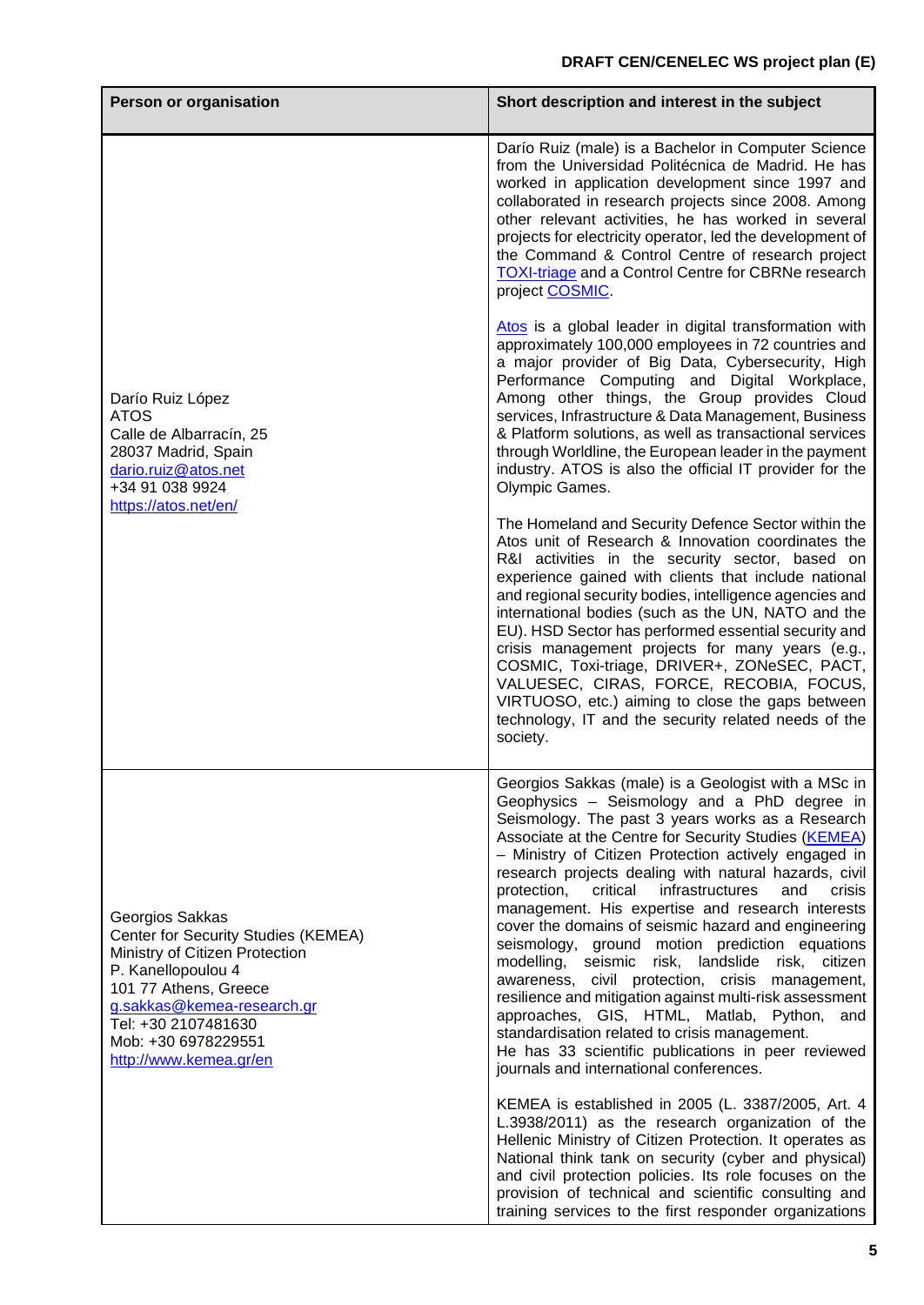| under the Ministry's auspices. More specifically, its<br>activities comprise theoretical and applied research on<br>security and civil protection, support of emergency<br>organizations and crisis management authorities with<br>R&D activity and development of technological tools<br>customised to their needs, consultation of strategies<br>and policies.                                                                                                                                                                                                                                                |
|-----------------------------------------------------------------------------------------------------------------------------------------------------------------------------------------------------------------------------------------------------------------------------------------------------------------------------------------------------------------------------------------------------------------------------------------------------------------------------------------------------------------------------------------------------------------------------------------------------------------|
| In addition, pursuant to the provisions of Council<br>Directive 2008/114/EC on the identification and<br>designation of European critical infrastructures and the<br>assessment of the need to improve their protection,<br>and by a Presidential Decree of 2011 (Nr. 39 of<br>6.5.2011) KEMEA is the nationally designated<br>European Critical Infrastructure Protection (ECIP)<br>Contact Point, responsible to coordinate ECIP issues<br>domestically, as well as with other Member States and<br>the European Commission.                                                                                  |
| Moreover, in close cooperation with the first responder<br>agencies, KEMEA provides training, being involved in<br>planning and coordination of operational exercises and<br>field demonstrations of new systems and technologies.<br>KEMEA by its networking and training activities aims<br>to bring together national LEAs, First Responders,<br>Civil Protection stakeholders, Critical Infrastructure<br>operators and other involved parties in the disaster<br>management cycle and society's security and<br>resilience, to enable them to collaborate, to exchange<br>experiences and built synergies. |

# <span id="page-4-0"></span>**2.2 Other potential participants**

These CWAs will be developed in a Workshop (temporary body) that is open to any interested party. The participation of other experts would be helpful and is desired. It is recommended that:

- − Representatives of civil protection authorities (national and local level)
- − Representatives of command and control centres
- Representatives of the OASIS Consortium committees on Emergency Management
- Representatives of first responders' organizations acting as end users of the information provided in the crisis management
- Scientists in the area of crisis management
- − Participants in related CEN and ISO Technical Bodies
- − Participants in consortia (such as the OGC®) and international associations generating related standards
- − Participants in related Research Projects
- − Representatives of DG ECHO
- − Security and safety officers of critical infrastructure operators

take part in the development of these CWAs.

## <span id="page-4-1"></span>**2.3 Participants at the kick-off meeting**

The following persons or organisations already signed up to the kick-off meeting prior to the publication of the draft project plan.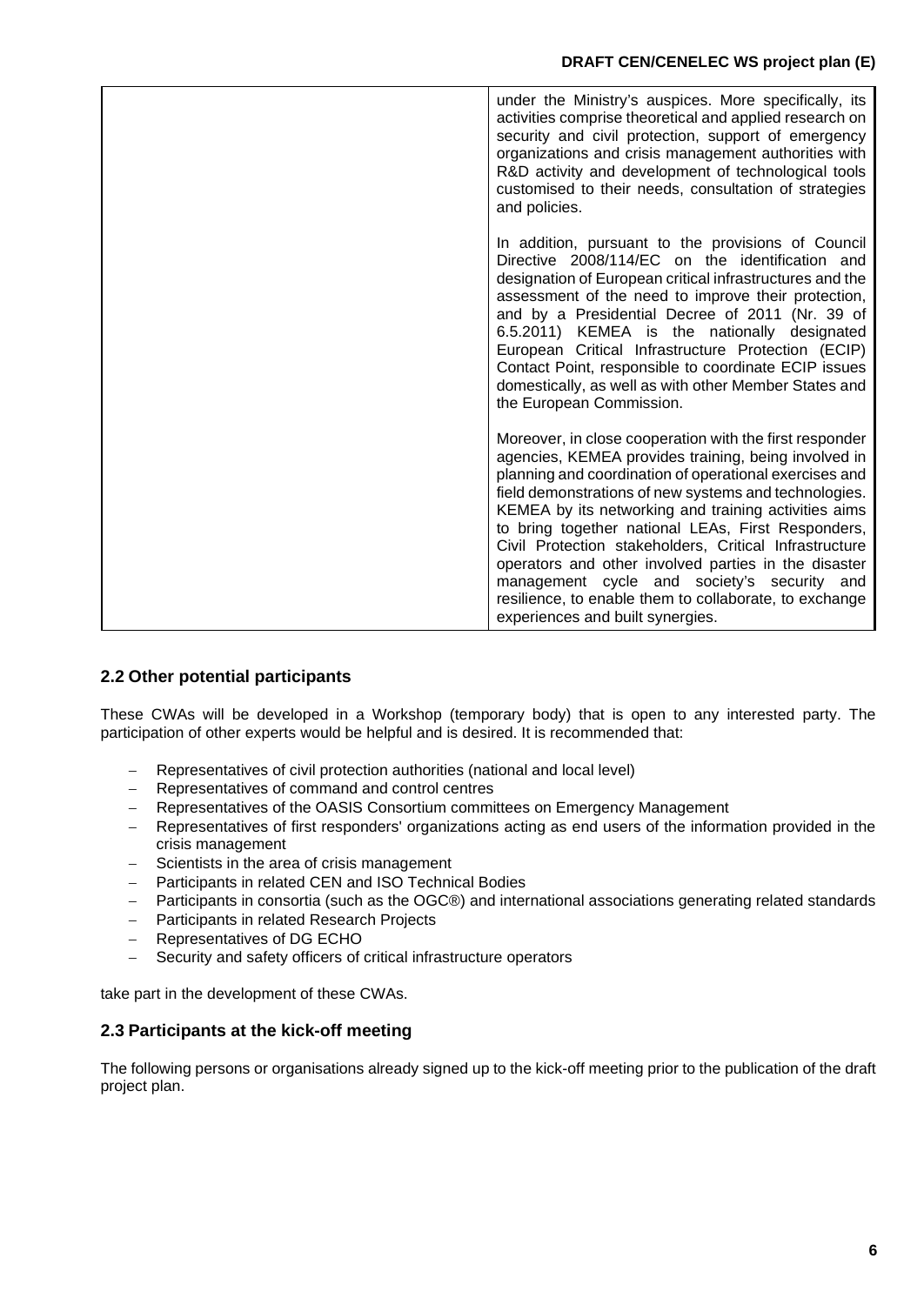| <b>Person</b>                              | Organisation                                                                                                     |
|--------------------------------------------|------------------------------------------------------------------------------------------------------------------|
| Workshop proposer (CWA1): Darío Ruiz López | ATOS (Spain)                                                                                                     |
| Workshop proposer (CWA 2): Georgios Sakkas | <b>Ministry of Citizen Protection-Center for Security</b><br><b>Studies (KEMEA) (Greece)</b>                     |
| Danai Kazantzidou-Firtinidou               | Ministry of Citizen Protection-Center for Security<br><b>Studies (KEMEA) (Greece)</b>                            |
| Ioannis Tsaloukidis                        |                                                                                                                  |
| <b>Wilson Antunes</b>                      | Unidade Militar Laboratorial de Defesa Biológica e<br>do Exército Português<br>Química<br>(UMLDBQ)<br>(Portugal) |
| Júlio Gouveiva-Carvalho                    |                                                                                                                  |
| Luís Miguel Carvalho                       |                                                                                                                  |
| Marcello Marzoli                           | Ministero dell'Interno (CNVVF) (Italy)                                                                           |
| Giovanni Fresu                             |                                                                                                                  |
| Natascia Erriu.                            |                                                                                                                  |
| Nikos Stefanou                             | Hellenic Police (HP) (Greece)                                                                                    |
| Konstantinos Vlamidis                      |                                                                                                                  |
| Tor Olav Grøtan                            | <b>SINTEF</b> (Norway)                                                                                           |
| Knut Øien                                  |                                                                                                                  |
| Leonidas Perlepes                          | <b>Satways Ltd (Greece)</b>                                                                                      |
| Dimitris Diagourtas                        |                                                                                                                  |
| <b>Antonis Kostaridis</b>                  |                                                                                                                  |
| Jan Steiz                                  | <b>Technical University of Applied Sciences Wildau,</b><br>(Germany)                                             |
| Aquiles Remón                              | ATOS (Spain)                                                                                                     |
| Workshop secretariat: Sonia Fernández      | Workshop secretariat: <b>UNE</b> (Spain)                                                                         |

(After the Kick off Meeting, a list of attendees and WS participants will be included in Annex A).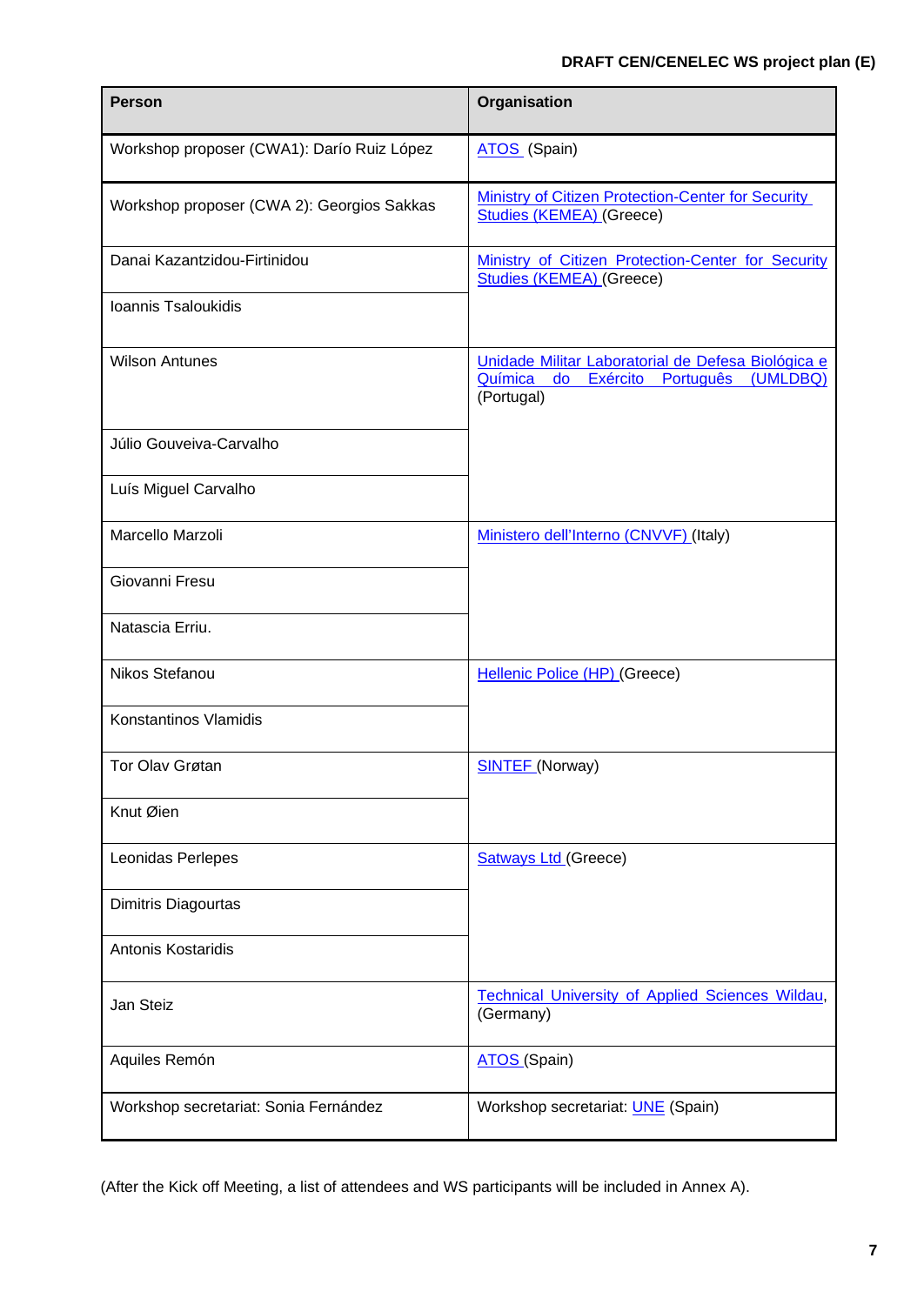# <span id="page-6-0"></span>**3 Workshop objectives and scope**

# <span id="page-6-1"></span>**3.1 Background**

Each EU country has unique processes and procedures for crisis management and disaster response. In the case of cross-border crises, these different approaches may cause confusion or conflict among first responders and civil protection bodies. Developing a common language and standardising procedures and interfaces across the EU is thus essential for facilitating cross-border collaboration, thereby helping to protect assets and save lives.

The EU-funded research project [STRATEGY](https://strategy-project.eu/) has systematically identified and prioritised gaps in standardisation in crisis and disaster management and has compared them to the needs of end users and to available opportunities across a broad spectrum of disaster management activities. All standardisation items to be developed in the course of the STRATEGY project will be fully tested and validated in tabletop exercises (TTXs) and in one full-scale exercise (FSX).

Following the [Directive 2008/114](https://eur-lex.europa.eu/legal-content/EN/TXT/PDF/?uri=CELEX:32008L0114&from=ES) for the identification and protection of critical infrastructures and the more recent updated Proposal for a DIRECTIVE OF THE EUROPEAN PARLIAMENT AND OF THE COUNCIL on the resilience of critical entities [\(COM/2020/829\)](https://eur-lex.europa.eu/resource.html?uri=cellar:74d1acf7-3f94-11eb-b27b-01aa75ed71a1.0001.02/DOC_1&format=PDF) "*member states shall ensure that critical entities notify without undue delay the*  competent authority of incidents that significantly disrupt or have the potential to significantly disrupt their *operations*." Within this framework the competent national authority shall operate an information or coordination centre that will collect data from all operators characterised as critical entities in a coherent, secure and timely manner. Moreover, the 'national point of contact' (identified by the competent authority) that will operate as liaison with other Member States and the European Commission, needs to notify other States upon incidents that may affect their critical entities. Consequently, it is important that all national authorities implement common information exchange protocols with standardised fields to be reported for better timely understanding and effective crossborder response when applicable. According to [2020/829 Directive proposal,](https://eur-lex.europa.eu/resource.html?uri=cellar:74d1acf7-3f94-11eb-b27b-01aa75ed71a1.0001.02/DOC_1&format=PDF) "*notifications shall include any available information necessary to enable the competent authority to understand the nature, cause and possible consequences of the incident, including so as to determine any cross-border impact of the incident*" and a set of given parameters should be also included so that the recipient coordinating body will be able to determine the significance of the disruption at national, cross-border or European level.

Although there are already several standards and protocols for the transmission of data and its reporting in a crisis, they currently have the following lacks:

- There are already standards for representing the content of a message from the sensors and even its meaning, but there is currently no standard for defining the possible values for those meanings, including in the context of critical infrastructures. This makes it impossible to create generic sensors and generic software modules that exploit the data from the sensors, because the modules will need to have internal knowledge on how the sensors represent the meaning of their values sensed.
- Though there are already OASIS EDXL standards for defining the information to send when reporting an alert and for the reports to be generated from the information contained in the system, it is necessary to evaluate the suitability of those standards for covering the full crisis cycle of collecting automatically information about the crisis and producing automatically situational reports from the information collected in the system.
- Though OASIS EDXL-SitRep defines a mechanism to create situational reports with a wide variety of possible fields, it does not define what are the situational reports to be generated during a crisis, and even less for a crisis involving critical infrastructures or for the contents they are meant to include.
- Currently, in case of an incident, there is no standardised type and content of information, as a minimum requirement, that must be exchanged between a critical infrastructure and a command and control centre or between interconnected infrastructures. A standardised description with specific fields of incidents dedicated to critical infrastructures would help to support the response to the incident and the restoration of services.

## <span id="page-6-2"></span>**3.2 Scope**

The planned CEN Workshop is aimed to develop two CEN Workshop Agreements (CWAs).

**Draft title CWA 1-** *Semantic layer definition and suitability of EDXL-CAP+EDXL-SitRep standards for crisis management in Critical Infrastructures*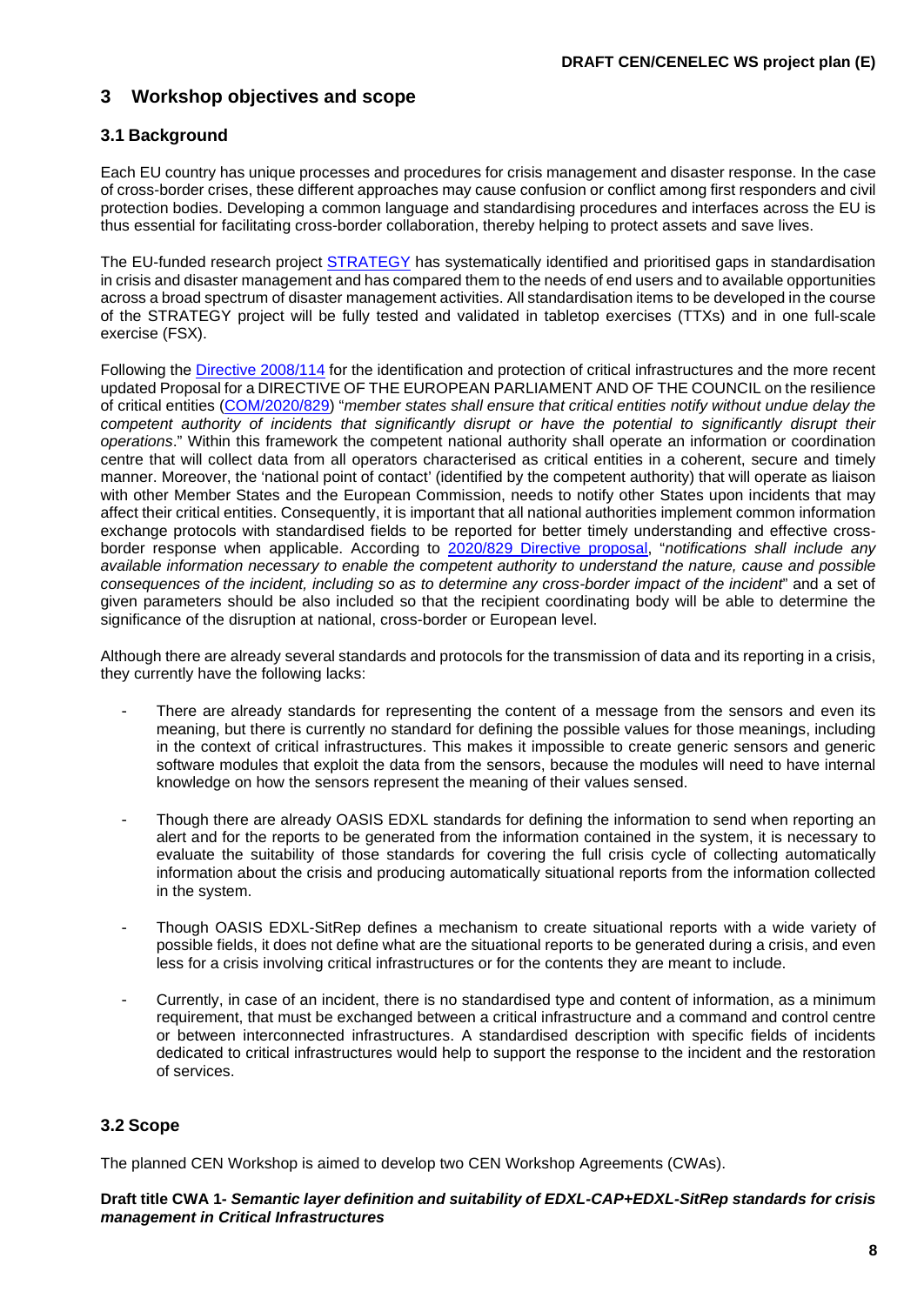This CWA will have two objectives:

• Provide a formal definition of the concepts to be reported during a crisis. These concepts will correspond to the meaning of the fields / parts that comprise the messages transmitted during a crisis. Those messages include data coming from sensors but also other intelligent software modules, which will act as virtual sensors. As the possible concepts are potentially unlimited, this list of concepts is initially foreseen to be based on the measure units already defined in ISO standards (ISO/IEC 80000 series) and on chemical compounds sensed defined accordingly to IUPAC nomenclature recommendations.

This formal definition will fill the last gap in the definition of a format for data transmission, which is the last obstacle to link generic components that provide data with software modules that exploit them, potentially providing additional information. In practice, this will enable that Command & Control Centres will be able to add new generic sensors that will be automatically recognized by the system without any additional support from the software vendors.

This definition is meant to be used by sensor and software providers and should be demanded by the crisis operators, but not necessarily used directly by them.

CWA-1 will also complement the information for the operational needs and data interoperability (clause 4 and subclause 6.4 respectively) in CEN/CLC ZONeSEC CWA 17356:2018.

• Evaluate/assess the suitability of the standard OASIS EDXL-CAP for collecting automatically the information of a crisis and the standard OASIS EDXL-SitRep for the generation of situation reports from the information collected in the system and their automatic delivery to the strategic command. This evaluation will be built on the analysis and end-users' feedback of the TTXs and FSX carried out within the STRATEGY Project and considering the operational needs already included in CEN/CLC ZONeSEC CWA 17356:2018 as evaluation criteria.

Thus, the result of this evaluation in CWA 1 is aimed mainly to be used by crisis operators.

#### **Draft title CWA 2-** *Emergency management – Incident situational reporting for Critical Infrastructures*

This CWA 2 will define the information exchanged and a common template of reporting incidents of certain significance that affect Critical Infrastructures, as well as their impact to their service provision, health and society. The report with its standardised form may be used by Critical Infrastructure operators for incident notification of the command and control centre of competent authorities and control centres of interconnected infrastructures.

The standardised form will identify the type of information to be included and will determine necessary parameters to be reported, together with a qualitative description of their values. The resulting situational reports will be human readable and can be used to form the reference reporting tool between emergency centres, competent authorities for critical infrastructure protection and infrastructures control centres.

This CWA 2 aims to be used by Critical Infrastructure and security liaison officers of infrastructures operators in the critical infrastructure authorities, by command and control centres, emergency response organizations and by software providers.

#### <span id="page-7-0"></span>**3.3 Related activities**

The subjects of the planned CWAs are not at present the subject of a standard. However, there are committees, standards and/or other technical specifications that deal with related subjects and thus need to be taken into account - and involved, where necessary - during this Workshop.

The Workshop is open to experts willing to contribute. The following CEN and ISO Technical Bodies are invited to appoint experts/representatives to take an active part in the CEN Workshop deliberations:

- CEN/TC 391 Societal and Citizen Security
- CEN/TC 439 Private Security Services /WG 1 Critical Infrastructure Protection
- CEN/CLC WS ZONeSEC CWA 17356:2018 Interoperability of security systems for surveillance of widezones"
- CEN-CENELEC Sector Forum on Security (SF-SEC)
- ISO/TC 292 Security and resilience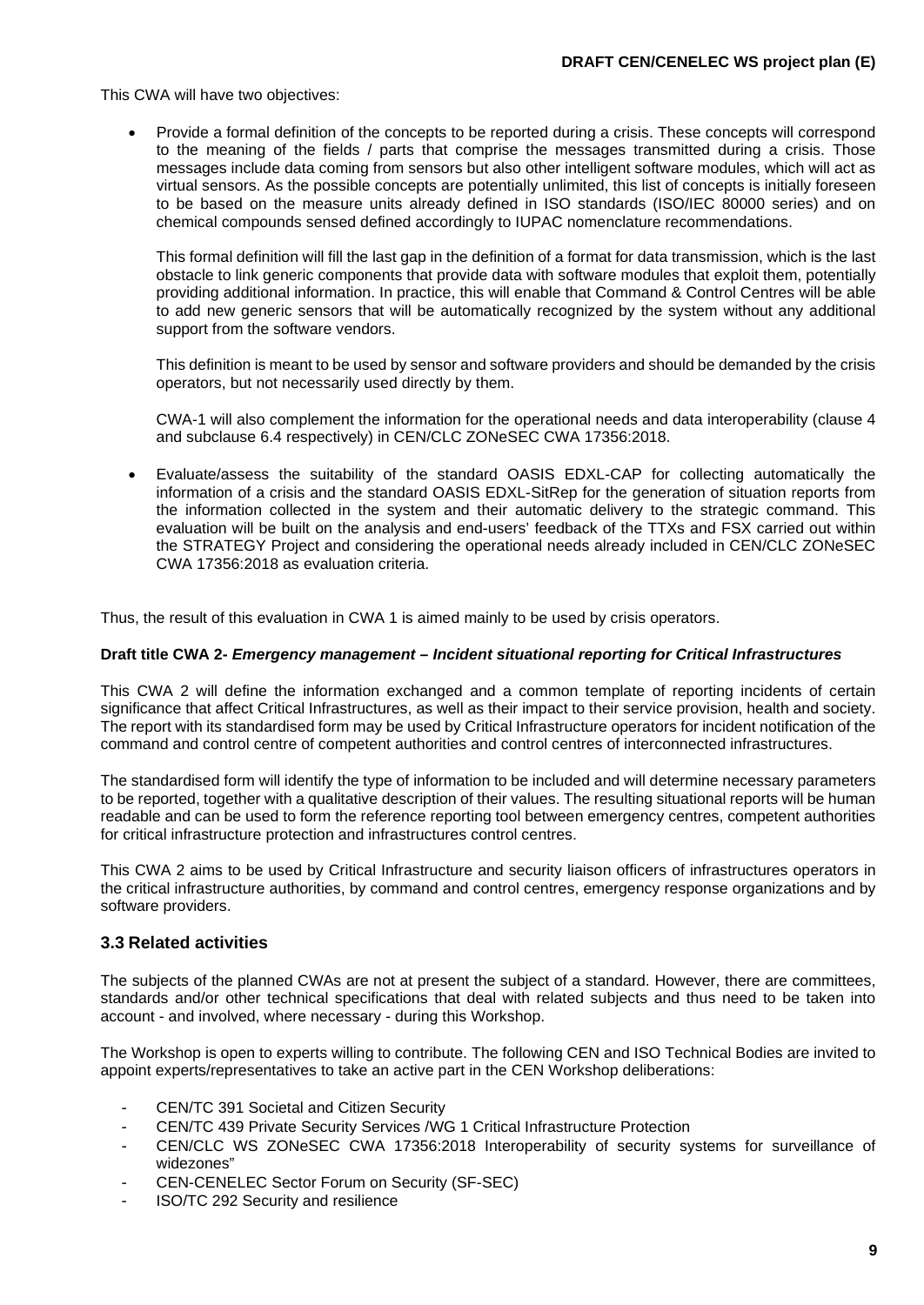Also, OASIS-Management Emergency TC and OGC® have been addressed by the WS Proposers to participate in the Workshop.

# <span id="page-8-0"></span>**4 Workshop programme**

# <span id="page-8-1"></span>**4.1 General**

The kick-off meeting is planned to take place on 2022-04-06 via Microsoft TEAMs (online). Due to the travel restrictions and Covid-19 circumstances, all meetings are intended to be made online. If a physical meeting is convened, the possibility of online participation will be granted, if possible.

A draft for public commenting will be published for 60 days.

Several Workshop meetings via web conference will be held, during which the content of the CWA(s) will be presented, discussed, and approved. The meetings will be convened considering the technical discussions and comments received by the participants to the draft CWAs together with the implications of the STRATEGY TTXs feedback.

The CWAs will be drawn up in English (language of meetings, minutes, etc.). The CWAs will be written and published in English.

# <span id="page-8-2"></span>**4.2 Workshop schedule**

The two work items (CWAs) with the scope specified in subclause 3.2, are expected to be developed following the same timescale. Table 1 (below) with the preliminary Workshop schedule is then applicable for both CWAs.

The estimated duration of this Workshop is 14 months. During the Workshop lifetime, several online meetings and a public commenting 60 days stage are foreseen.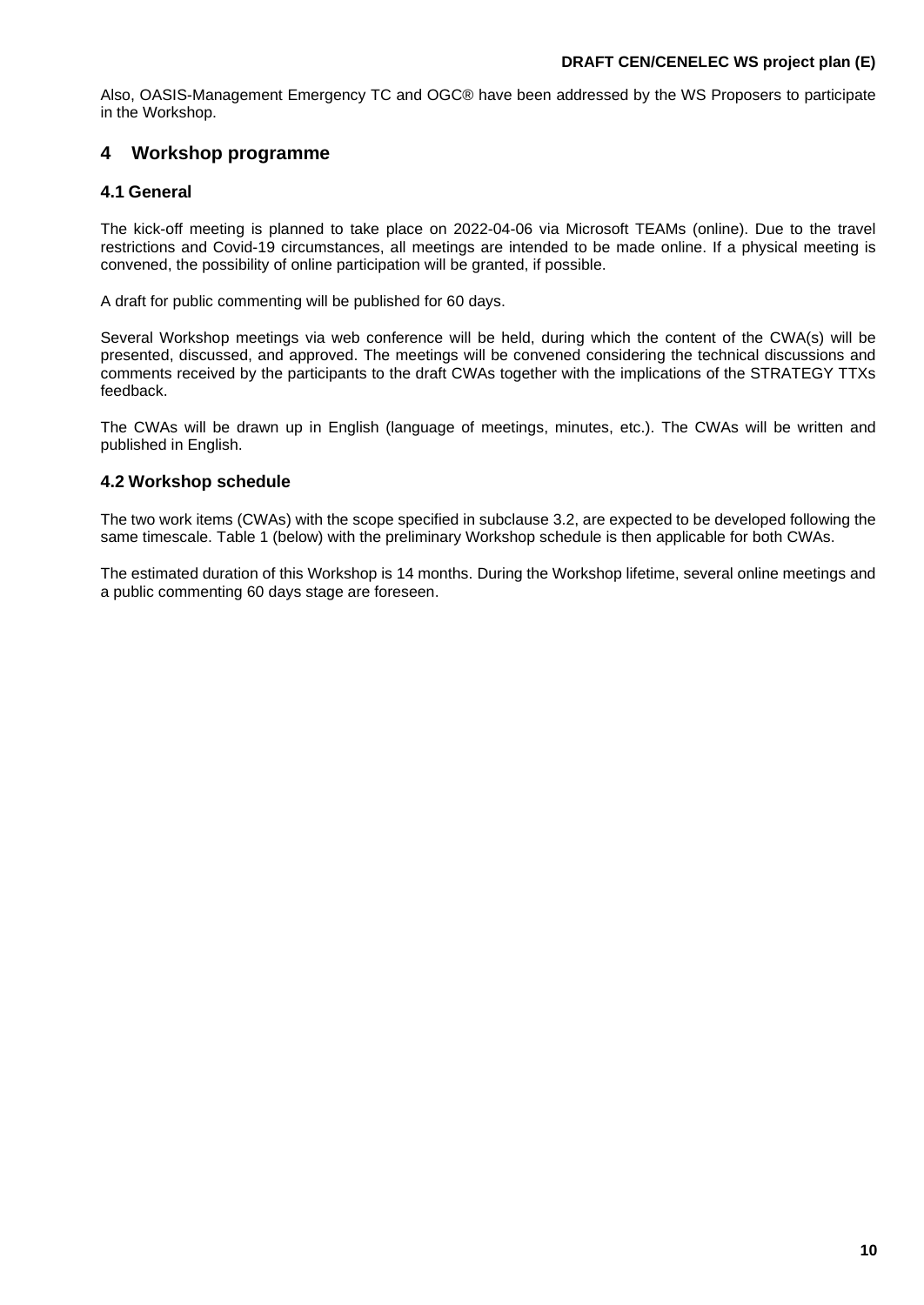# **Table 1: Workshop schedule (preliminary)**

| <b>CEN/CENELEC</b><br>Workshop                                    | <b>M01</b> | <b>M02</b> | <b>M03</b> | <b>M04</b> | <b>M05</b> | <b>M06</b> | <b>M07</b> | <b>M08</b> | <b>M09</b> | M <sub>10</sub> | M <sub>11</sub> | M <sub>12</sub> | M <sub>13</sub> | M <sub>14</sub> | M <sub>15</sub> | M <sub>16</sub> | <b>M17</b>      | M <sub>18</sub>         | M <sub>19</sub> | M20    | M <sub>21</sub> |
|-------------------------------------------------------------------|------------|------------|------------|------------|------------|------------|------------|------------|------------|-----------------|-----------------|-----------------|-----------------|-----------------|-----------------|-----------------|-----------------|-------------------------|-----------------|--------|-----------------|
| <b>Calendar month</b>                                             | $dic-21$   | jan-22     | feb-22     | $mar-22$   | apr-22     | may-<br>22 | jun-22     | jul-22     | aug-22     | setp-<br>22     | oct-22          |                 | nov-22 dec-22   | jan-23          | $feb-23$        |                 | $max-23$ apr-23 | $\frac{\text{may}}{23}$ | jun-23          | jul-23 | aug-22          |
| Initiation                                                        |            |            |            |            |            |            |            |            |            |                 |                 |                 |                 |                 |                 |                 |                 |                         |                 |        |                 |
| 1. Proposal form<br>submission and TC<br>response                 |            |            |            |            |            |            |            |            |            |                 |                 |                 |                 |                 |                 |                 |                 |                         |                 |        |                 |
| 2. Project plan<br>development                                    |            |            |            |            |            |            |            |            |            |                 |                 |                 |                 |                 |                 |                 |                 |                         |                 |        |                 |
| 3. Open commenting<br>period on draft project<br>plan (mandatory) |            |            |            |            |            |            |            |            |            |                 |                 |                 |                 |                 |                 |                 |                 |                         |                 |        |                 |
| Operation                                                         |            |            |            |            |            |            |            |            |            |                 |                 |                 |                 |                 |                 |                 |                 |                         |                 |        |                 |
| 4. Kick-off meeting<br>5. CWA(s) development                      |            |            |            |            |            |            |            |            |            |                 |                 |                 |                 |                 |                 |                 |                 |                         |                 |        |                 |
| 6. Open commenting<br>period on draft CWA(s)<br>(optional)        |            |            |            |            |            |            |            |            |            |                 |                 |                 |                 |                 |                 |                 |                 |                         |                 |        |                 |
| 7. CWA(s) finalised and<br>approved by Workshop<br>participants   |            |            |            |            |            |            |            |            |            |                 |                 |                 |                 |                 |                 |                 |                 |                         |                 |        |                 |
| <b>Publication</b>                                                |            |            |            |            |            |            |            |            |            |                 |                 |                 |                 |                 |                 |                 |                 |                         |                 |        |                 |
| 8. CWA(s) publication                                             |            |            |            |            |            |            |            |            |            |                 |                 |                 |                 |                 |                 |                 |                 |                         |                 |        |                 |
| <b>Dissemination (see 7)</b>                                      |            |            |            |            |            |            |            |            |            |                 |                 |                 |                 |                 |                 |                 |                 |                         |                 |        |                 |
| <b>Milestones</b>                                                 |            |            |            |            | K          |            | <b>TTX</b> |            |            |                 |                 |                 |                 |                 |                 | <b>FSX</b>      |                 | A                       |                 | P      | D               |

**K** Kick-off (online meeting)<br> **TTX** STRATEGY Tabletop Ex

**TTX** STRATEGY Tabletop Exercises<br> **FSX** STRATEGY Full Scale Exercise

**FSX** STRATEGY Full Scale Exercise<br>**A** Adoption of CWA

**A** Adoption of CWA<br> **P** Publication of CW/

**P** Publication of CWA<br>**D** Online distribution of

**Online distribution of CWA**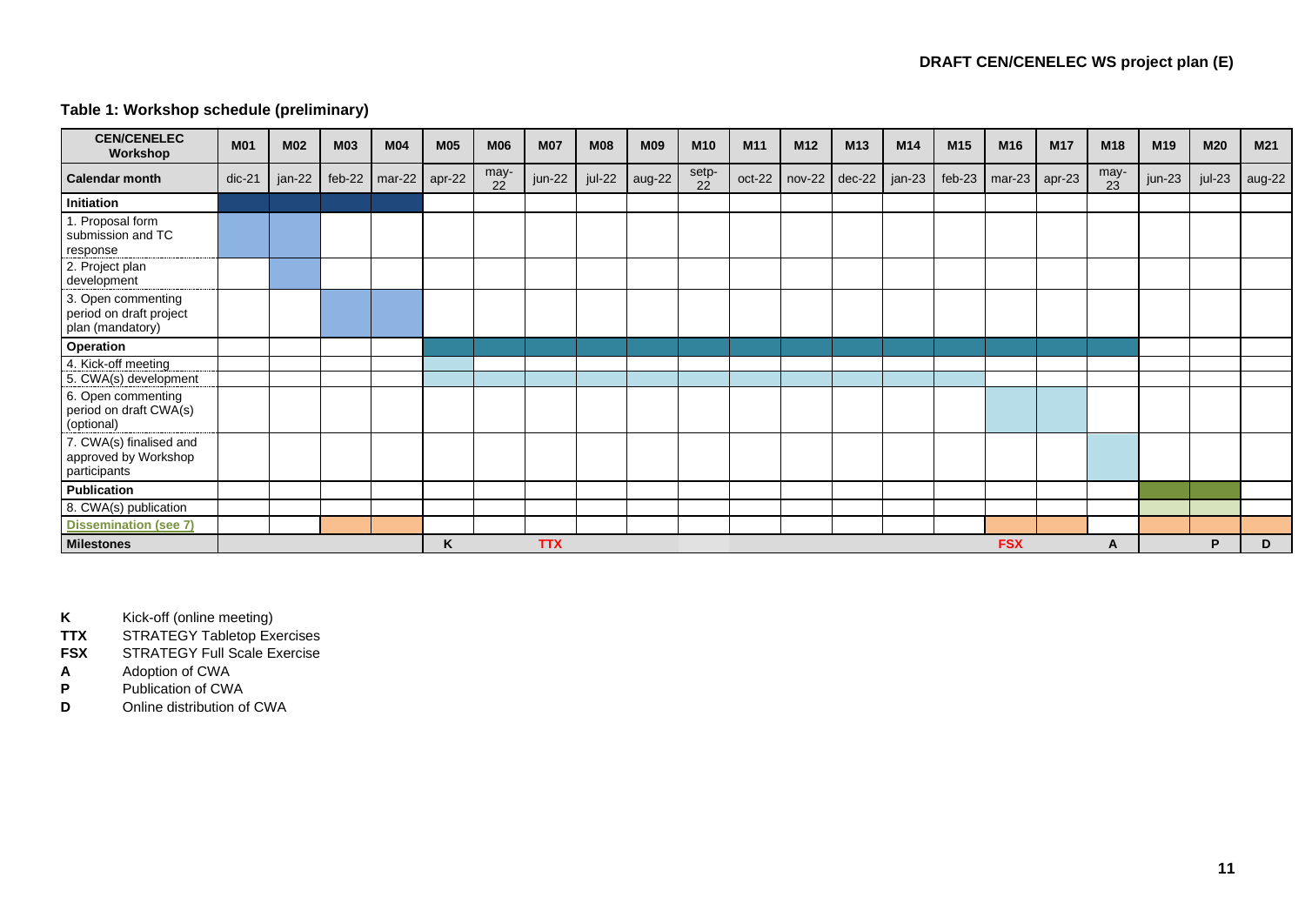# <span id="page-10-0"></span>**5 Resource planning**

#### **Costs of the CEN/CENELEC Workshop**

The management cost of the CEN Workshop will be covered by resources from the STRATEGY (Facilitating EU pre-Standardisation process Through streamlining and vAlidating inTeroperability in systems and procEdures involved in the crisis management cYcle) Project. This project has received funding from the European Union's Horizon 2020 research and innovation programme under grant agreement No 883520.

The copyright of the final CEN Workshop Agreement will be at CEN/CENELEC.

The final document will include the following paragraph: "Results incorporated in this CEN/CENELEC Workshop Agreement received funding from the European Union's HORIZON 2020 research and innovation program under grant agreement number 883520 (STRATEGY)".

The foreseen CWAs will be freely downloadable from the CEN/CENELEC Website.

#### **Participation and registration fee**

Both registration and participation at the CEN Workshop described here are free of charge. Due to the travel restrictions and Covid-19 circumstances, all meetings are intended to be made online. If a physical meeting is convened, the possibility of online participation will be granted, if possible.

Each participant has to bear his/her own costs for travel, accommodation, and subsistence in case of physical attendance.

## <span id="page-10-1"></span>**6 Workshop structure and rules of cooperation**

#### <span id="page-10-2"></span>**6.1 Participation in the Workshop**

The Workshop will be constituted during the course of the kick-off meeting. By approving this project plan, the interested parties declare their willingness to participate in the Workshop and will be formally named as Workshop participants, with the associated rights and duties. Participants at the kick-off meeting who do not approve the project plan are not given the status of a Workshop participant and are thus excluded from further decisions made during the kick-off meeting and from any other decisions regarding the Workshop.

As a rule, the request to participate in the Workshop is closed once it is constituted. The current Workshop participants shall decide whether any additional members will be accepted or not.

Any new participant in the Workshop at a later date is decided on by the participants making up the Workshop at that time. It is particularly important to consider these aspects:

- a. expansion would be conducive to shortening the duration of the Workshop or to avoiding or averting an impending delay in the planned duration of the Workshop;
- b. the expansion would not result in the Workshop taking longer to complete;
- c. the new Workshop participant would not address any new or complementary issues beyond the scope defined and approved in the project plan;
- d. the new Workshop participant would bring complementary expertise into the Workshop in order to incorporate the latest scientific findings and state-of-the-art knowledge;
- e. the new Workshop participant would actively participate in the drafting of the manuscript by submitting concrete, not abstract, proposals and contributions; and
- f. the new Workshop participant would ensure wider application on the CWA.

All Workshop participants who voted for the publication of the CWA(s) or their drafts will be named as authors in the European Foreword, including the organisations which they represent. All Workshop participants who voted against the publication of the CWAs, or who have abstained, will not be named in the European Foreword.

#### <span id="page-10-3"></span>**6.2 Workshop responsibilities**

The Workshop Chair is responsible for content management and any decision-making and voting procedures. The Workshop Chair is supported by the Workshop Vice-Chair and the responsible Workshop secretariat, whereby the Workshop secretariat will always remain neutral regarding the content of the CWA(s). Furthermore, the Workshop secretariat shall ensure that CEN-CENELEC's rules of procedure, rules of presentation, and the principles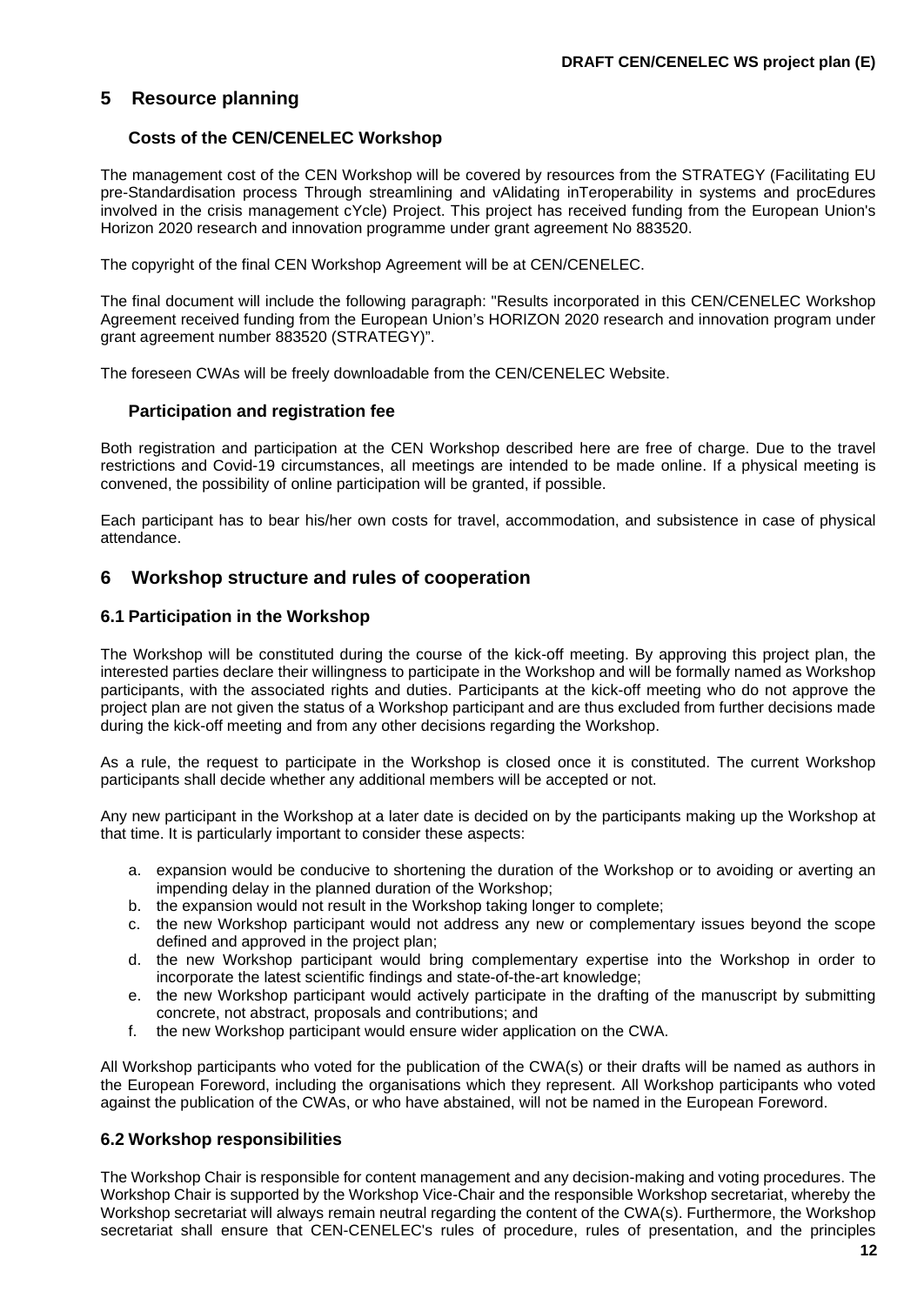#### **DRAFT CEN/CENELEC WS project plan (E)**

governing the publication of CWA(s) have been observed. Should a Workshop Chair no longer be able to carry out her/his duties, the Workshop secretariat shall initiate the election of a new Workshop Chair. The list below covers the main tasks of the Workshop Chair. It is not intended to be exhaustive.

- Content related contact point for the Workshop
- − Presides at Workshop meetings
- − Ensures that the development of the CWA respects the principles and content of the adopted project plan
- Manages the consensus building process, decides when the Workshop participants have reached agreement on the final CWA, on the basis of the comments received
- Ensures due information exchange with the Workshop secretariat
- Represents the Workshop and its results to exterior
- Detect potential security issues in the distributed documents and consulting with the STRATEGY Security Advisory Board decide on the nature of the sensitive information to eliminate (or not) from the documents before distribution.

The Workshop secretariat, provided by a CEN/CENELEC national member, is responsible for organising and leading the kick-off meeting, in consultation with the Workshop proposer. Further Workshop meetings and/or web conferences shall be organised by the Workshop secretariat in consultation with the Workshop Chair. The list below covers the main tasks of the Workshop secretariat. It is not intended to be exhaustive.

- − Administrative and organisational contact point for the Workshop
- − Ensures that the development of the CWAs respects the principles and content of the adopted project plan and of the requirements of the CEN-CENELEC Guide 29
- Formally registers Workshop participants and maintains record of participating organisations and individuals
- − Offers infrastructure and manage documents and their distribution through an electronic platform (CEN Documents)
- − Prepares agenda and distribute information on meetings and meeting minutes as well as follow-up actions of the Workshop
- − Initiates and manage CWAs approval process upon decision by the Workshop Chair
- − Interface with CEN-CENELEC Management Centre (CCMC) and Workshop Chair regarding strategic directions, problems arising, and external relationships
- − Advises on CEN-CENELEC rules and bring any major problems encountered (if any) in the development of the CWA to the attention of CEN-CENELEC Management Centre (CCMC)
- − Administrates the connection with relevant CEN or CENELEC/TCs

## <span id="page-11-0"></span>**6.3 Decision making process**

Each Workshop participant is entitled to vote and has one vote. If an organisation sends several experts to the Workshop, that organisation has only one vote, regardless of how many Workshop participants it sends. Transferring voting rights to other Workshop participants is not permitted. During voting procedures, decisions are passed by simple majority; abstentions do not count.

If Workshop participants cannot be present in the meetings when the CWAs or their draft are adopted, an alternative means of including them in the voting procedure shall be used.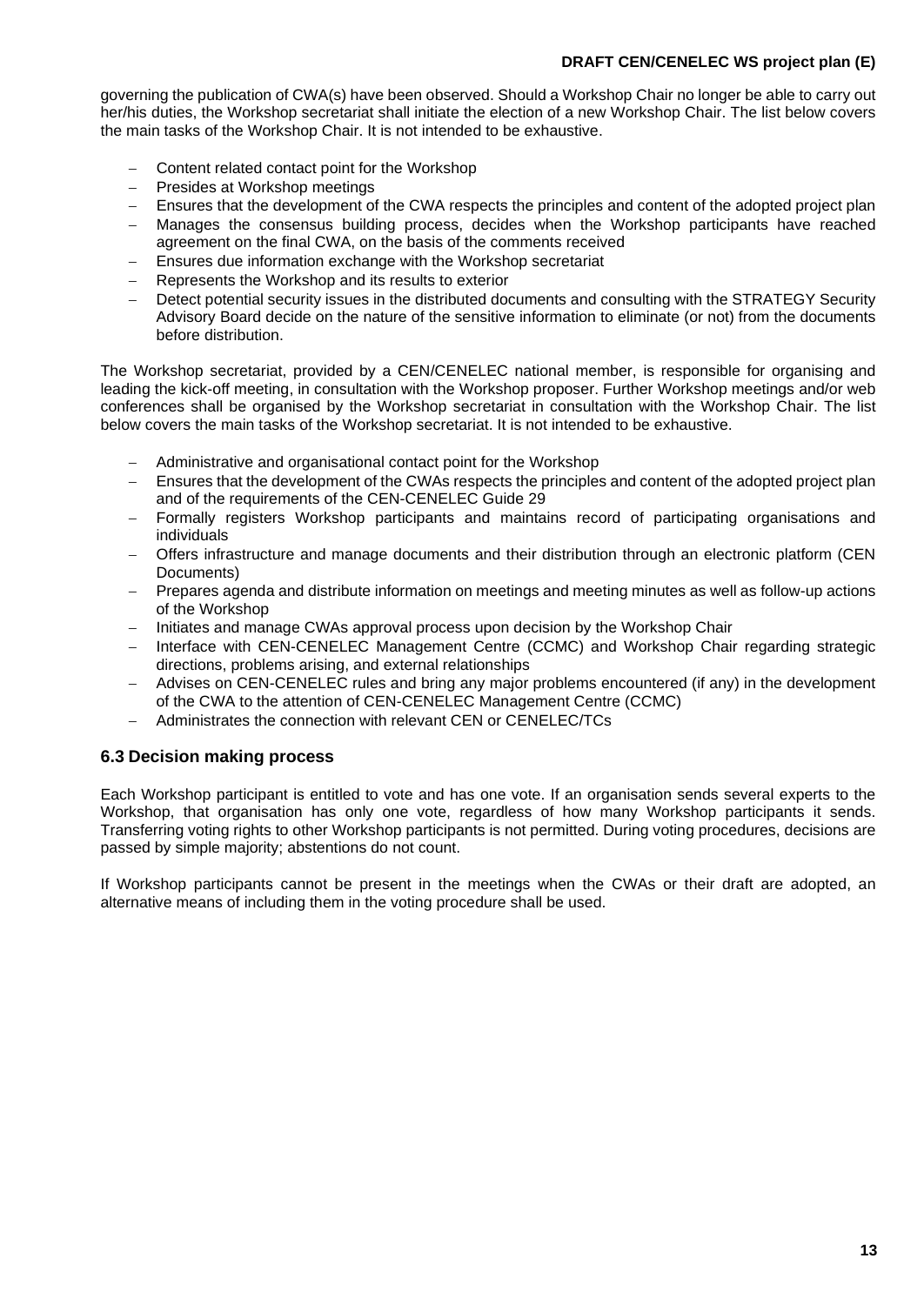# <span id="page-12-0"></span>**7 Dissemination and participation strategy**



## **Proposal form submission**

The Workshop proposal will be disseminated to the following relevant stakeholders and bodies for consultation:

- − CEN/TC 391 Societal and Citizen Security
- − CEN/TC 439 Private Security Services /WG 1 Critical Infrastructure Protection
- − CEN/CLC WS ZONeSEC CWA 17356:2018
- − CEN-CENELEC Sector Forum on Security (SF-SEC)
- − ISO/TC 292 Security and resilience/WG 3 Emergency Management
- − ISO/TC 292 Security and resilience/ WG 9 *Crisis management*
- − OASIS TC Emergency Management

In addition to the CCMC website, the project plan and the date of the kick-off meeting will be advertised on STRATEGY and partners websites to raise awareness and will be shared by European Commission dissemination tools (e.g., CERIS), where possible together with the dissemination to other R&I Projects thematically relevant. Moreover, the announcement of CCMC website will be posted in STRATEGY social media as well as in partners social media to reach as many interested parties as possible to raise awareness.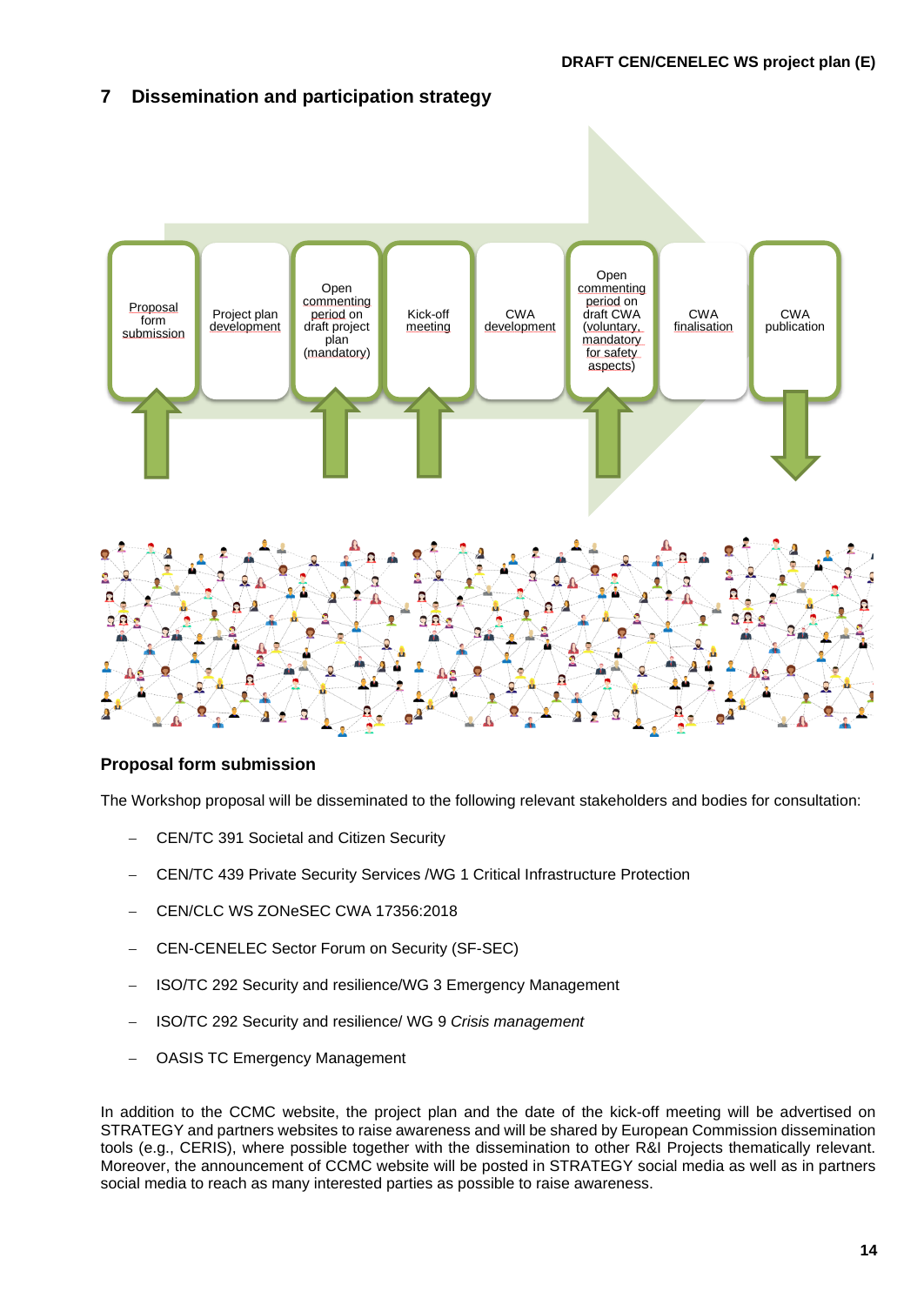STRATEGY Advisory Board and the End User Advisory Board will be contacted by STRATEGY Coordination for dissemination of the draft project plan.

Interested parties are requested to contribute either through commenting of the project plan (short term) or through Workshop participation (long term).

#### **Open commenting period on draft CWAs**

The draft CWAs will be disseminated to the following relevant stakeholders and bodies for commenting:

- CEN/TC 391 Societal and Citizen Security
- CEN/TC 439 Private Security Services /WG 1 Critical Infrastructure Protection
- CEN/CLC WS ZONeSEC CWA 17356:2018
- CEN-CENELEC Sector Forum on Security (SF-SEC)
- ISO/TC 292 Security and resilience/WG 3 Emergency Management
- ISO/TC 292 Security and resilience/ WG 9 *Crisis management*
- OASIS TC Emergency Management

In addition to the CCMC website, the draft CWAs will be advertised on STRATEGY and partners websites to raise awareness and will be shared by European Commission dissemination tools (e.g., CERIS), where possible together with the dissemination to other R&I Projects thematically relevant. Moreover, the announcement of CCMC website will be posted in STRATEGY social media as well as in the partners social media to reach as many interested parties as possible. Interested parties are requested to contribute through commenting of the draft CWAs (short term).

STRATEGY Advisory Board and the End User Advisory Board will be contacted by STRATEGY Coordination for dissemination of the draft CWAs for comments during the open commenting period.

#### **CWAs publication**

The final CWAs will free downloadable from CEN/CENELEC website and will be disseminated to the following relevant stakeholders and bodies:

- CEN/TC 391 Societal and Citizen Security
- CEN/TC 439 Private Security Services /WG 1 Critical Infrastructure Protection
- CEN/CLC WS ZONeSEC CWA 17356:2018
- CEN-CENELEC Sector Forum on Security (SF-SEC)
- ISO/TC 292 Security and resilience/WG 3 Emergency Management
- ISO/TC 292 Security and resilience/WG 9 *Crisis management*
- OASIS TC Emergency Management

STRATEGY Advisory Board and the End User Advisory Board will be contacted by STRATEGY Coordination for dissemination of the free downloadable CWAs.

In addition to the CCMC website, the final CWAs will be advertised on:

- − website of STRATEGY
- − website of UNE
- − social media:
	- LinkedIn
	- oTwitter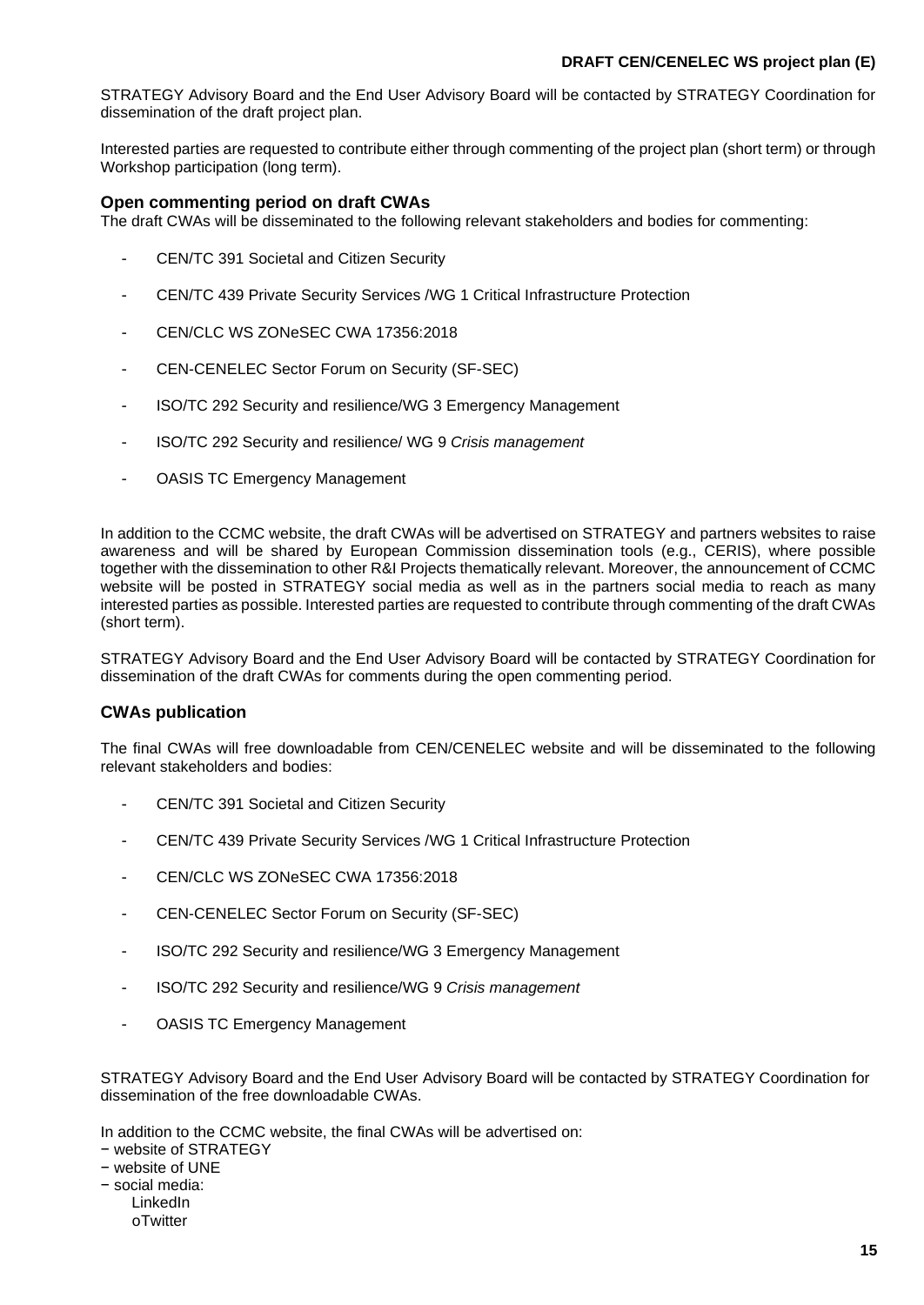# <span id="page-14-0"></span>**8 Contacts**

− Workshop Chair (and CWA 1 proposer):

Darío Ruiz López ATOS Calle de Albarracín, 25 28037 Madrid, Spain [dario.ruiz@atos.net](mailto:dario.ruiz@atos.net) Tel:+34 91 038 9924 <https://atos.net/en/>

− Workshop Vice-Chair (and CWA 2 proposer):

Georgios Sakkas Center for Security Studies (KEMEA) Ministry of Citizen Protection P. Kanellopoulou 4 101 77 Athens, Greece [g.sakkas@kemea-research.gr](mailto:g.sakkas@kemea-research.gr) Tel: +30 2107481630 Mob: +30 6978229551 <http://www.kemea.gr/en>

− Workshop Secretariat:

Sonia Fernández González UNE C/Génova, 6 28004-Madrid, Spain [sofernandez@une.org](mailto:sofernandez@une.org) Tel:+34 91 456 46 38 <https://www.en.une.org/>

− Christina Thorngreen CEN/CENELEC Management Centre (CCMC) Rue de la Science 23 B - 1040 Brussels, Belgium [cthorngreen@cencenelec.eu](mailto:cthorngreen@cencenelec.eu) Tel: +32 2 550 09 10 <https://www.cencenelec.eu/Pages/default.aspx>